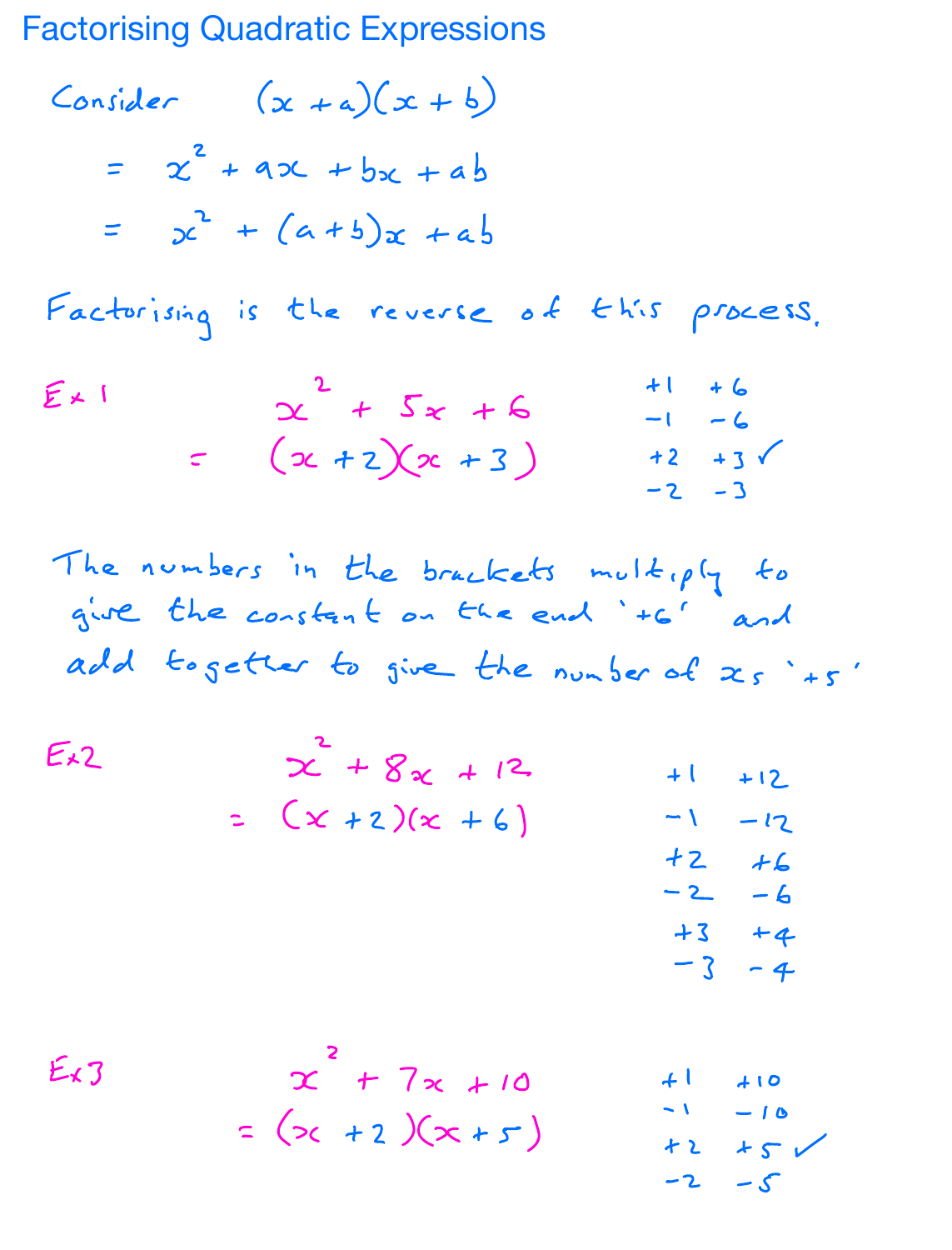$+1$  $+24$  $E_{X4}$  $x^{2} + 1/x + 24$  $-1$  $-24$  $(x + 3)(x + 8)$  $+2$  $+12$  $-2$  $-12$  $+3$  $+8$  $-8$  $-3$  $+4$  $+6$  $-6$  $-4$ Factorise Exercise  $+1+3$  $x^{2}$  + 4x + 3 J  $-1 - 3$  $=$   $(x + 1)(x + 3)$  $x^{2} + 1/x + 10$ <br>=  $(x + 1)(x + 10)$  $+1$  +10  $\left( 2\right)$  $-1 - 10$  $+2 + 5$  $-2 - 5$  $x^{2} + 8x + 15$  $\left( \frac{1}{2} \right)$  $+1415$  $-1 - 15$  $= (x+3)(x+4)$  $+3 + 5$  $-3 - 5$  $x^{2}$  + 9x + 20  $4)$  $+$  |  $+20$  $\sim$  \  $-20$  $= 0 x + 4 x + 5$  $+2$  $+10$  $-2$  $-10$  $+5$  $+4$  $-4$  $-\mathsf{S}$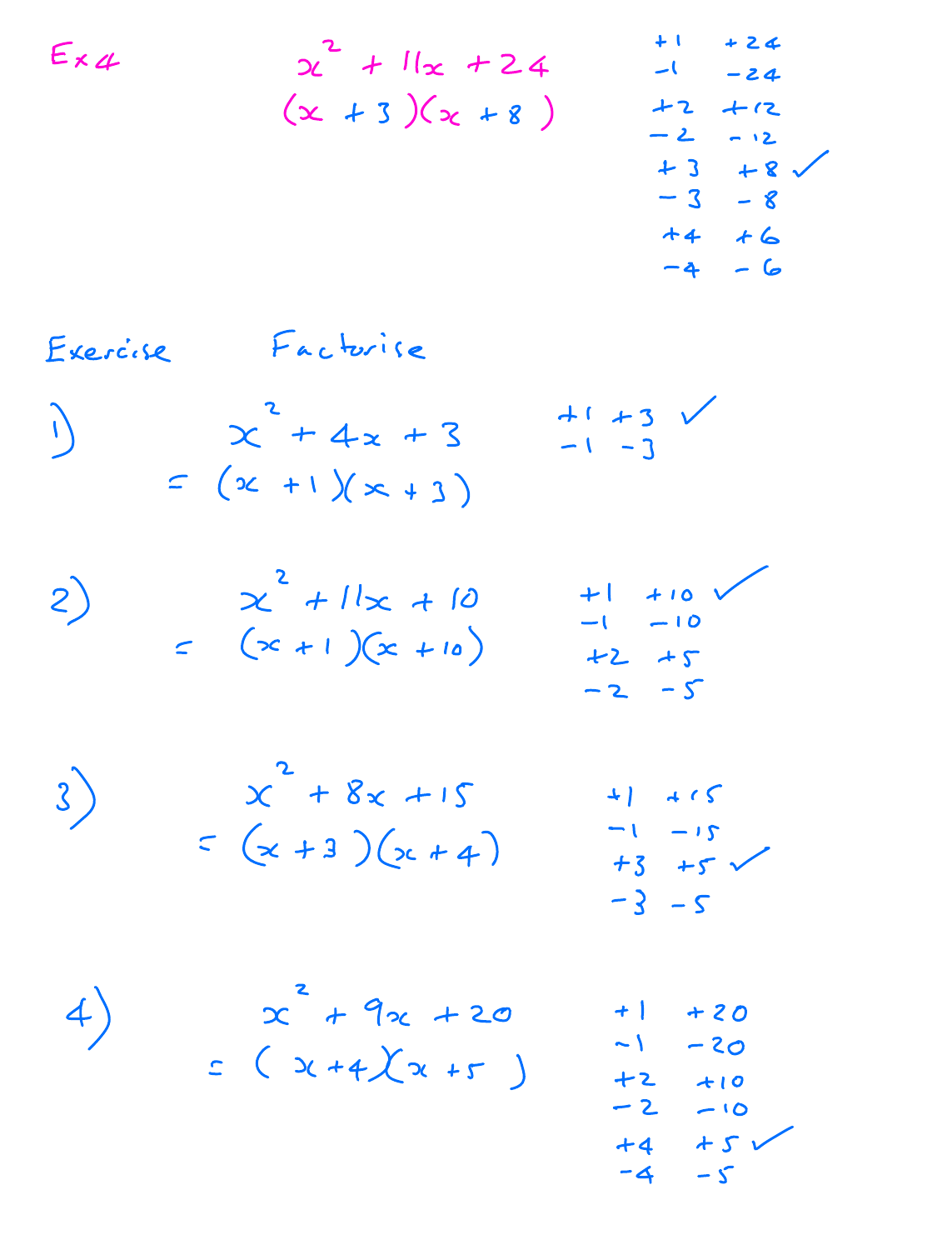$x^{2} + 2x + 1$  $5)$  $+1$   $+1$   $\sqrt$ =  $(x + 1)(x + 1)$  $-1$   $-1$ Further Examples  $2c^{2} - 7x + 6$  $\sqrt{2}$  $+6$  $+1$  $-6$  $-l$  $=$   $(x - 1)(x - 6)$  $+2$   $+3$  $-2 - 3$  $2c^{2}$  - 82c + 7  $\mathsf{z})$  $+1$  +7<br>-1 -7  $\vee$  $=(x-1)(x-7)$ Exercice  $+1$  +10  $x^2 - 7x + 10$  $\mathbf{I}$  $-1 - 10$ =  $(x - 2)(x - 5)$  $+2 + 5$  $-2 - 5$  $x^2 - 13x + 12$  $+1$  +12  $2)$  $-1 - 12$  $=$   $(x - 1)(x - 12)$  $+2 + 6$  $-2 - 6$  $+3 + 4$  $-3 - 4$  $x^2$  - 9x + 14  $3)$  $+$   $\left($  $+14$ =  $(x - 2)(x - 7)$ 

 $-1 - 14$ +2 +7

 $-2 - -7$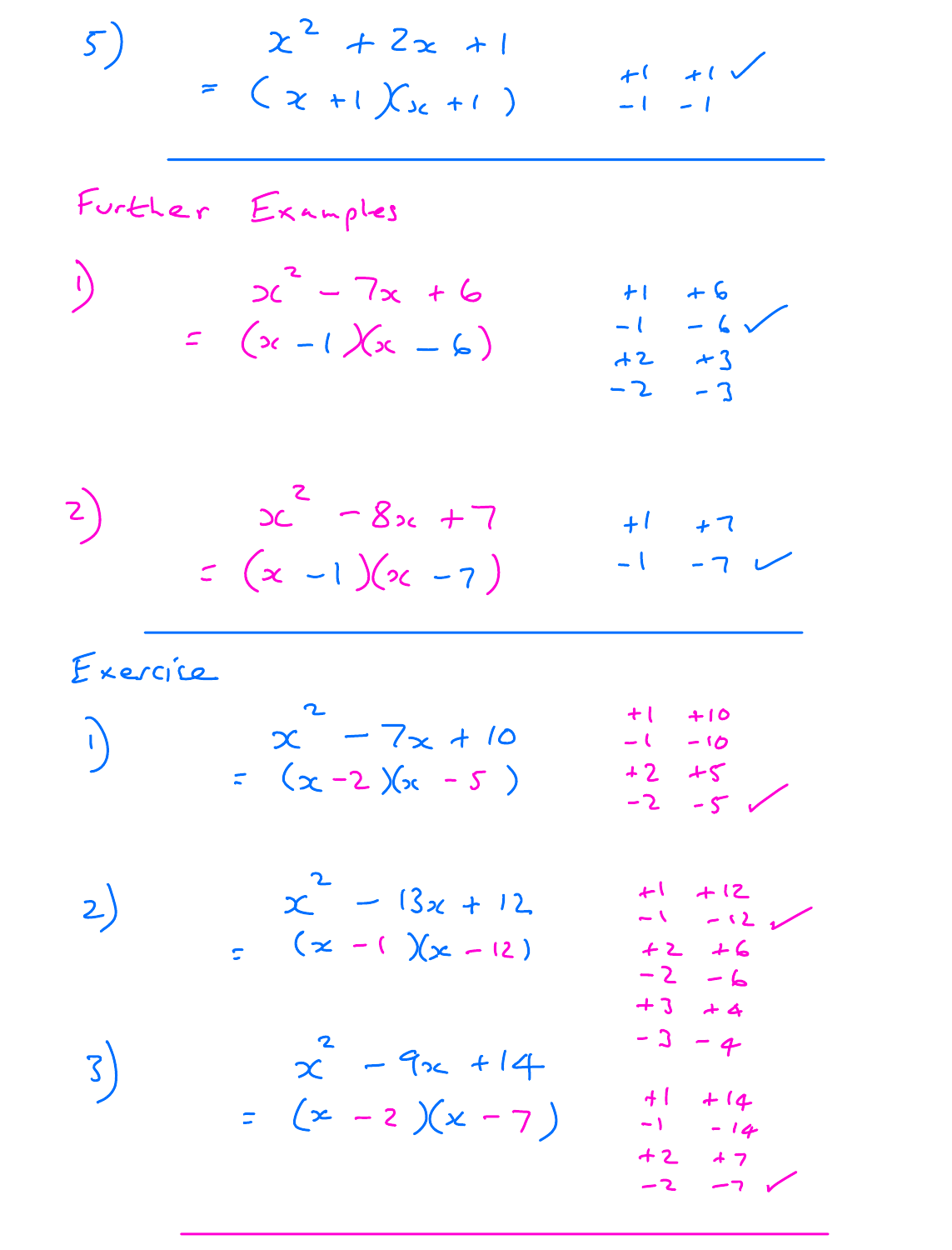**Further Examples** 

$$
2\begin{bmatrix} 2 & 2 & 1 & 1 & -15 \\ 2 & 2 & 3 & 2 & -15 \\ 3 & 3 & -5 & 1 & 1 & -12 \\ 2 & 2 & 2 & -2 & -12 & 1 & -1 & -12 \\ 2 & 2 & 2 & -2 & -12 & 1 & -1 & -12 \\ 2 & 2 & 2 & -2 & -12 & 1 & -1 & -12 \\ 2 & 2 & 2 & -2 & -12 & 1 & -1 & -12 \\ 2 & 2 & 2 & -2 & -12 & 12 & -12 & -12 \\ 2 & 2 & 2 & -12 & -12 & -12 & -12 & -12 \\ 2 & 2 & 2 & -12 & -12 & -12 & -12 & -12 \\ 2 & 2 & 2 & -12 & -12 & -12 & -12 & -12 \\ 2 & 2 & 2 & -12 & -12 & -12 & -12 & -12 \\ 2 & 2 & 2 & -12 & -12 & -12 & -12 & -12 \\ 2 & 2 & 2 & -12 & -12 & -12 & -12 & -12 \\ 2 & 2 & 2 & 2 & -12 & -12 & -12 & -12 \\ 2 & 2 & 2 & 2 & -12 & -12 & -12 & -12 \\ 2 & 2 & 2 & 2 & -12 & -12 & -12 & -12 \\ 2 & 2 & 2 & 2 & -12 & -12 & -12 & -12 \\ 2 & 2 & 2 & 2 & 2 & -12 & -12 & -12 \\ 2 & 2 & 2 & 2 & 2 & -12 & -12 & -12 \\ 2 & 2 & 2 & 2 & 2 & -12 & -12 & -12 & -12 \\ 2 & 2 & 2 & 2 & 2 & -12 & -12 & -12 & -12 \\ 2 & 2 & 2 & 2 & 2 & 2 & -12 & -12 & -12 \\ 2 & 2 & 2 & 2 & 2 & 2 & -12 & -12 & -12 \\ 2 & 2 & 2 & 2 & 2 & 2 & 2 & -12 & -12 & -12 \\ 2 & 2 & 2 & 2 & 2 & 2 & 2 & 2 & -12 & -12 & -12 \\ 2 & 2 & 2 & 2 & 2 & 2 & 2 & 2 & 2 \\ 2 & 2 & 2 & 2
$$

$$
2 + 2x - 8 = 48
$$
  
=  $(x - 2)(x + 4)$  + 2 - 4  
-2 + 4

╱

 $2^2 - 4 \times -5$ <br>=  $(x + 1)(x - 5)$  $+1 - 5$  $\left( \frac{1}{2} \right)$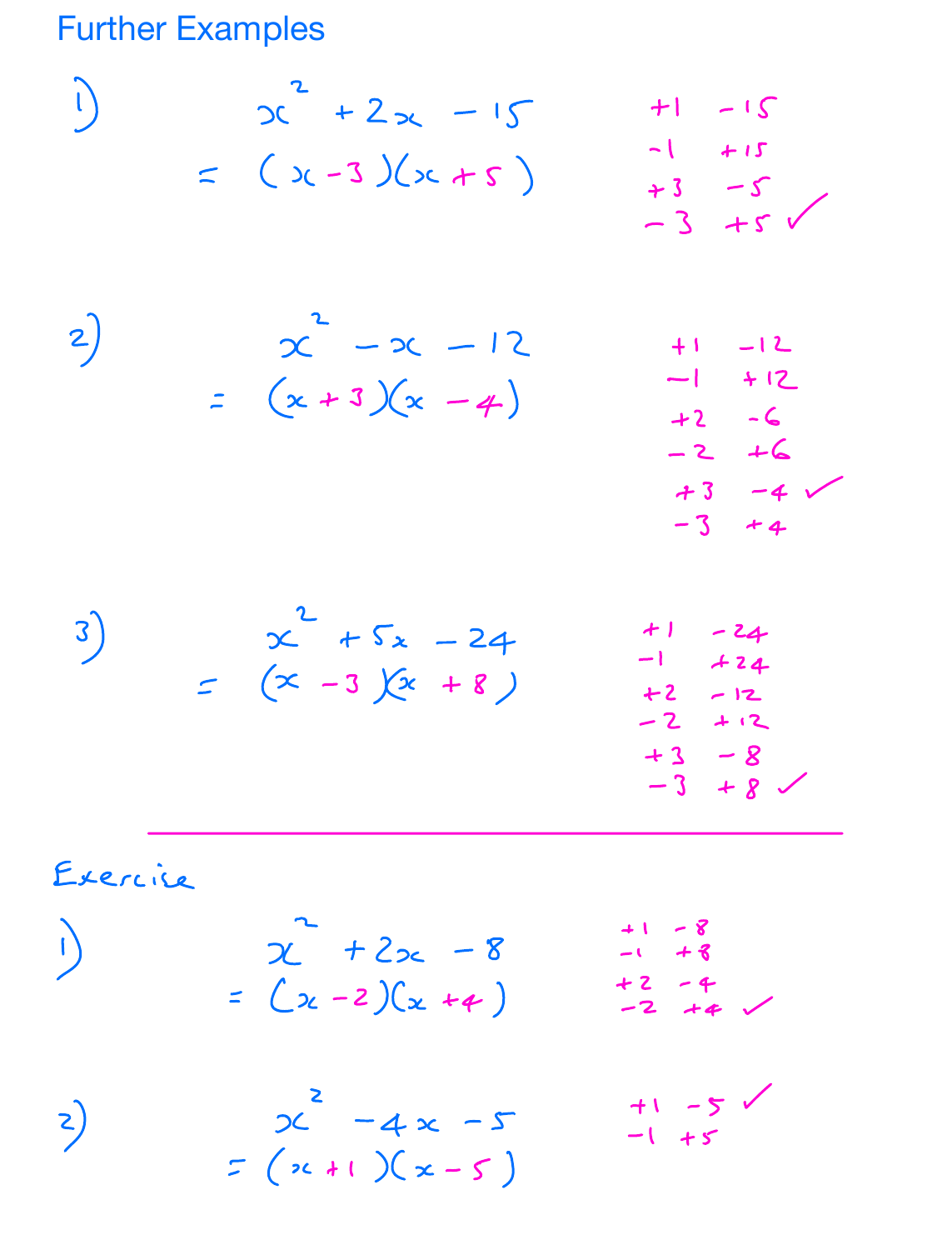$$
x^{2} + 9x - 10
$$
  
=  $(x-1)(x+10)$ 

4) 
$$
x^2 + 5x - 14
$$
  $+1 - 14$   
=  $(x-2)(x+7)$   $+2 -7$   
=  $-2 +7$ 

 $\frac{11}{-1}$   $\frac{-9}{+9}$ 

$$
x^{2} + 8x - 9
$$
  
=  $(x - 1)(x + 9)$ 

 $\overline{3}$ 

 $5)$ 

6) 
$$
x^2 - 2x - 3 + 1 - 3x
$$
  
=  $(x+1)(x-3)$   $-1 + 3$ 

|    |                 | $+1 - 15$  |
|----|-----------------|------------|
| 7) | $x + 14x - 15$  | $-1$ $+15$ |
|    | $= (x-1)(x+15)$ |            |

| $\mathcal{S}$ | $x - 10x - 11$<br>$S(x+1)(x-11)$ | $+1 - 11$<br>$-($ $+11$ |
|---------------|----------------------------------|-------------------------|
|               |                                  |                         |

|    |                   | $+1 - 13$         |
|----|-------------------|-------------------|
|    | $x^{2} + 7x - 18$ | $-1$ + 18         |
| 9) |                   | $+2 - 9$<br>-2 +9 |
|    | = $(x-2)(x+9)$    |                   |

|     | $x - 4x - 21$ | $+1 - 21$ |
|-----|---------------|-----------|
| (0) |               | $-1 + 21$ |